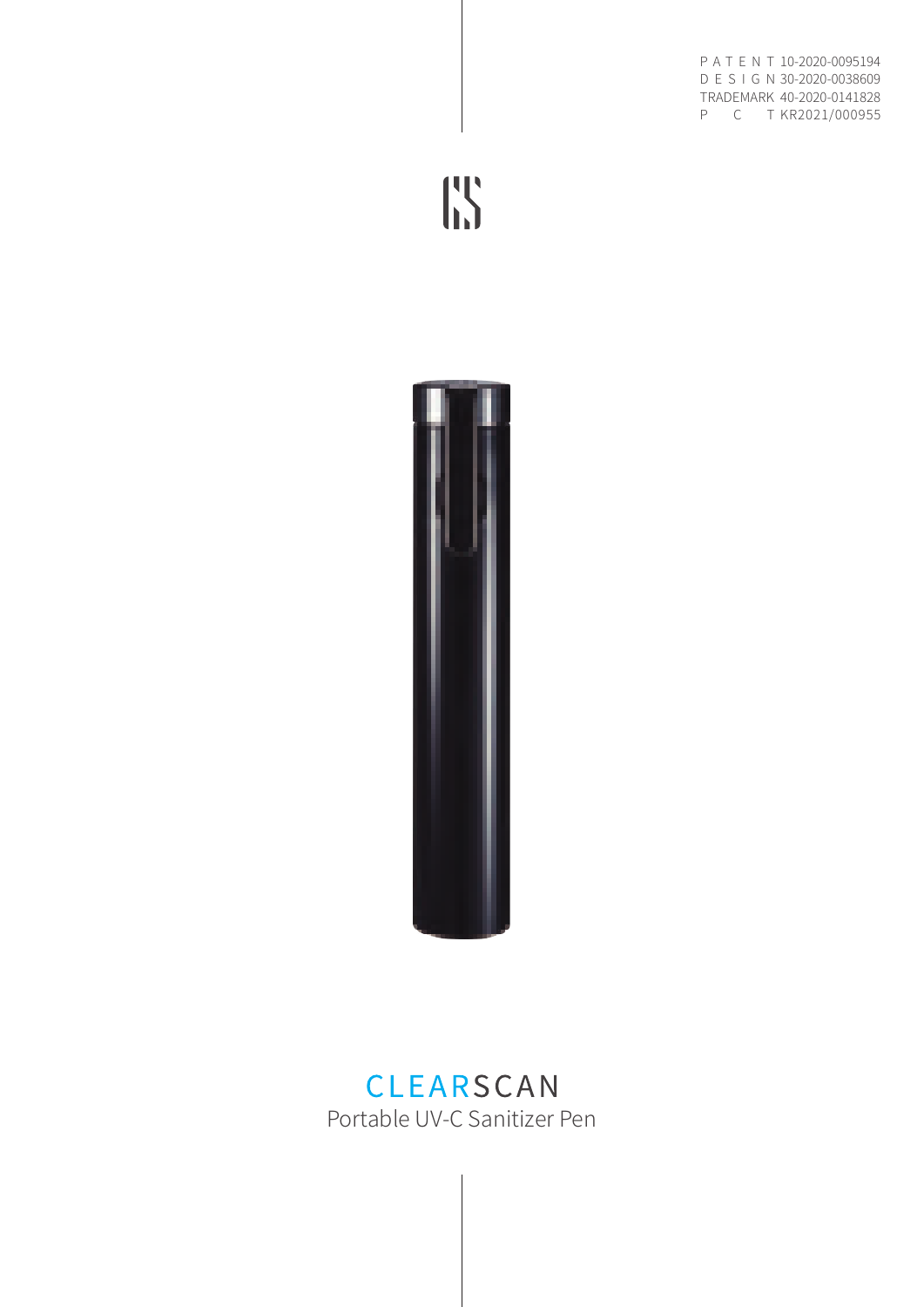#### KEY FEATURES

### sanitation technology has been applied Clearwin Korea's unparalleled UV-C



By supplying CLEARWIN/CLEARSCAN to over 50 Countries around the world, we are contributing to the prevention of COVID-19 and the promotion of public health and hygiene.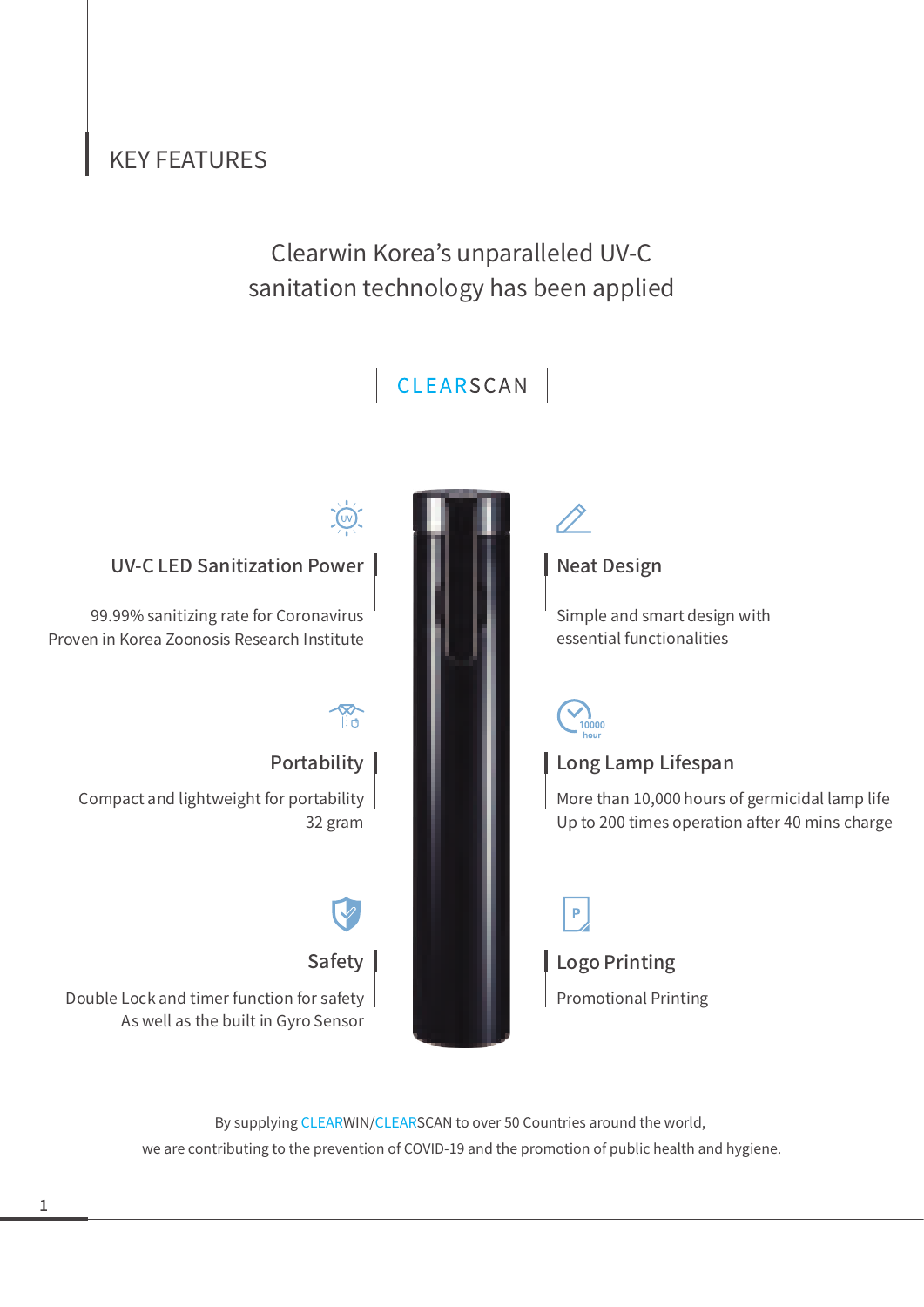#### UV-C SANITATION

#### Light Spectrum



- The ultraviolet rays are divided into three types: UV-A, UV-B and UV-C depending on the wavelength. Out of these rays, only the UV-C is capable of effectively eliminating germs and viruses.
- UV-C is used for various sanitization purposes such as household and industrial uses since early 1930's.
- Clearscan uses UV-C wavelength of 260-270nm, which has the best ratio for disinfection power with the current technology.

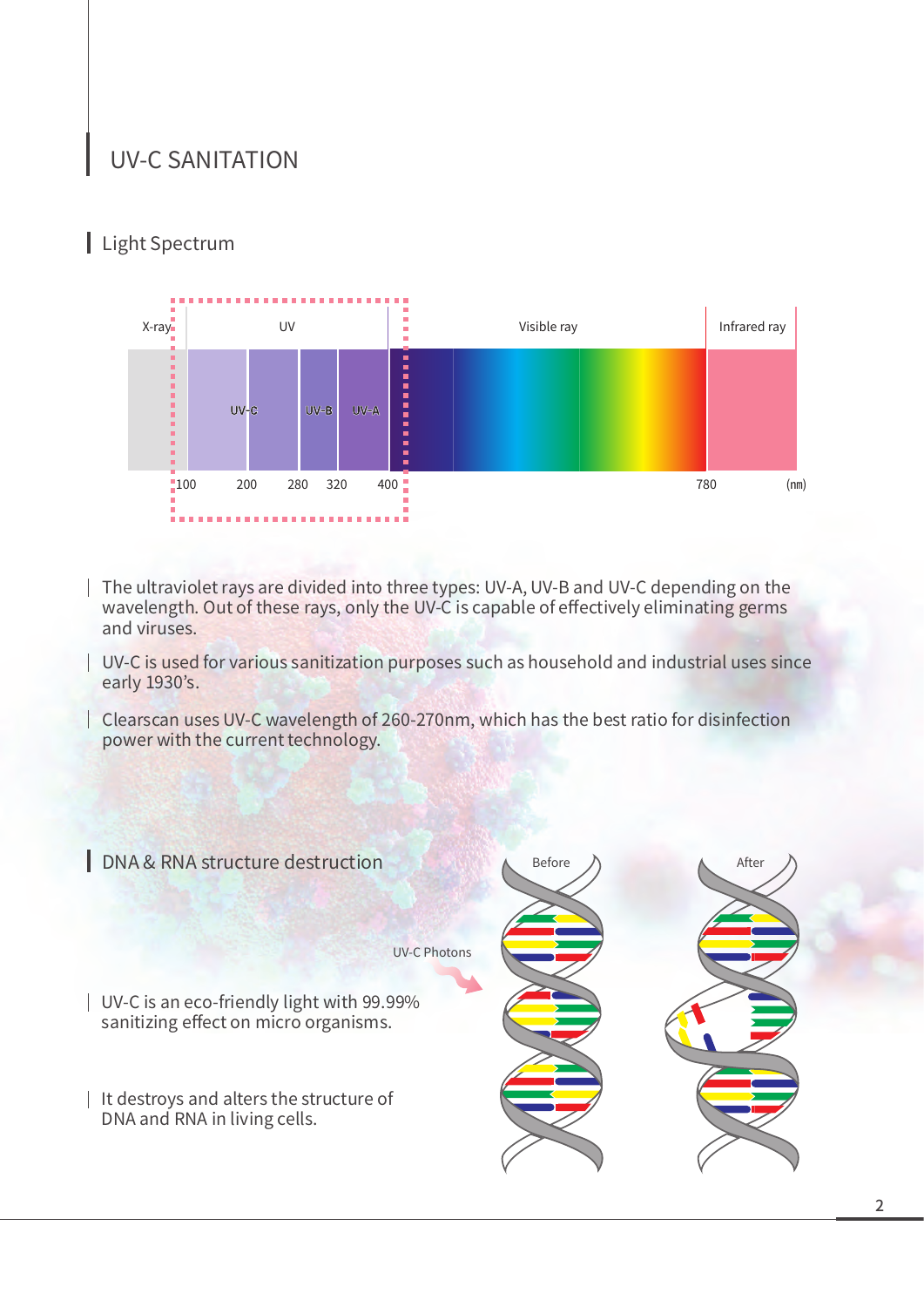# Essential for current quarantine APPLICATION **3 seconds** of CLEARSCAN At School, Office, Home and Outdoor Personal items  $\left[\frac{1}{2}, \frac{1}{2}, \frac{1}{2}, \frac{1}{2}\right]$ PC peripheral Accessory Mobile device  $K$ Mask Bill At Mall, Restaurant and Public Transport Public goods / Multiple facilities Elevator button Mart Restaurant រឿ





Public Transportation Handle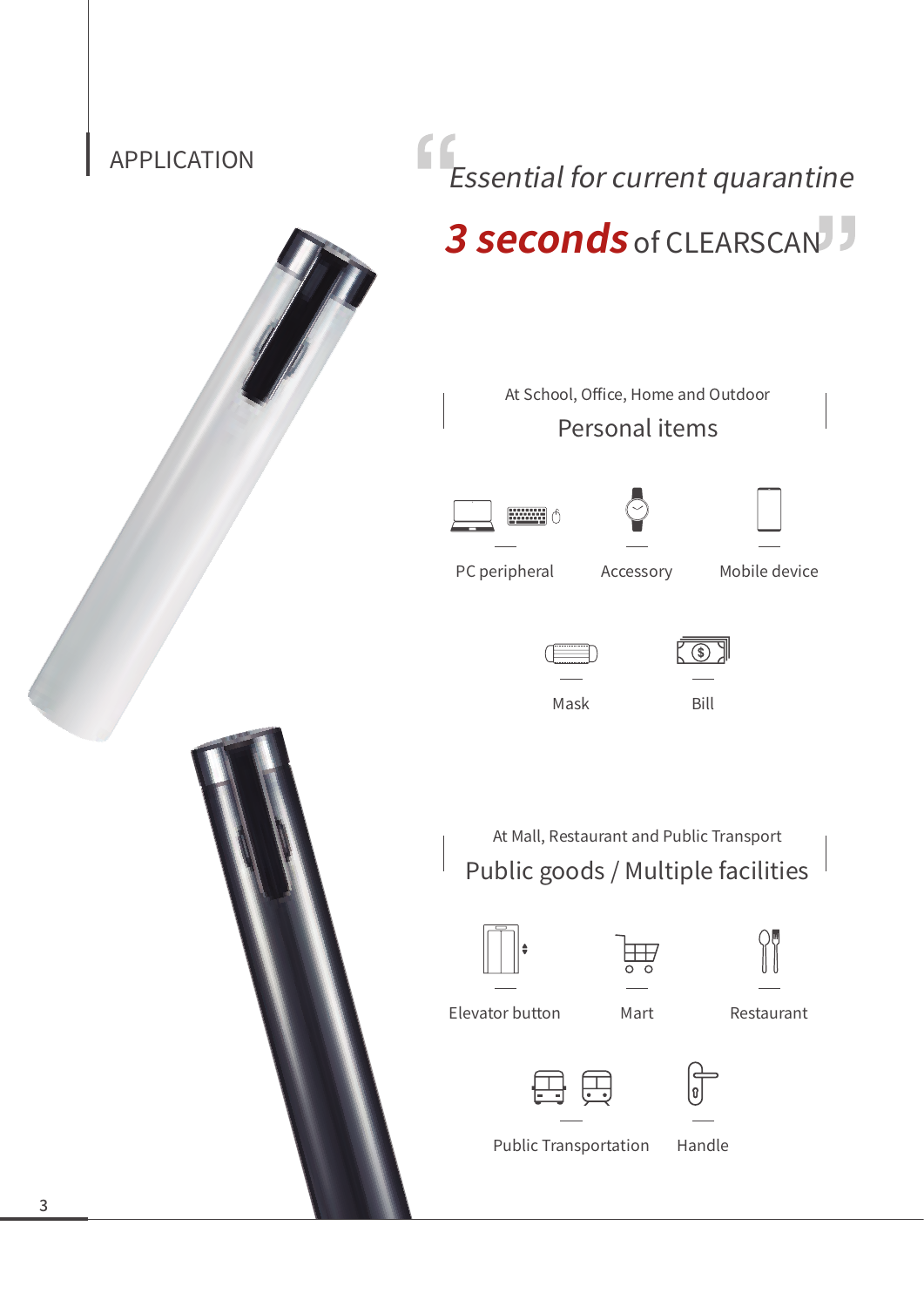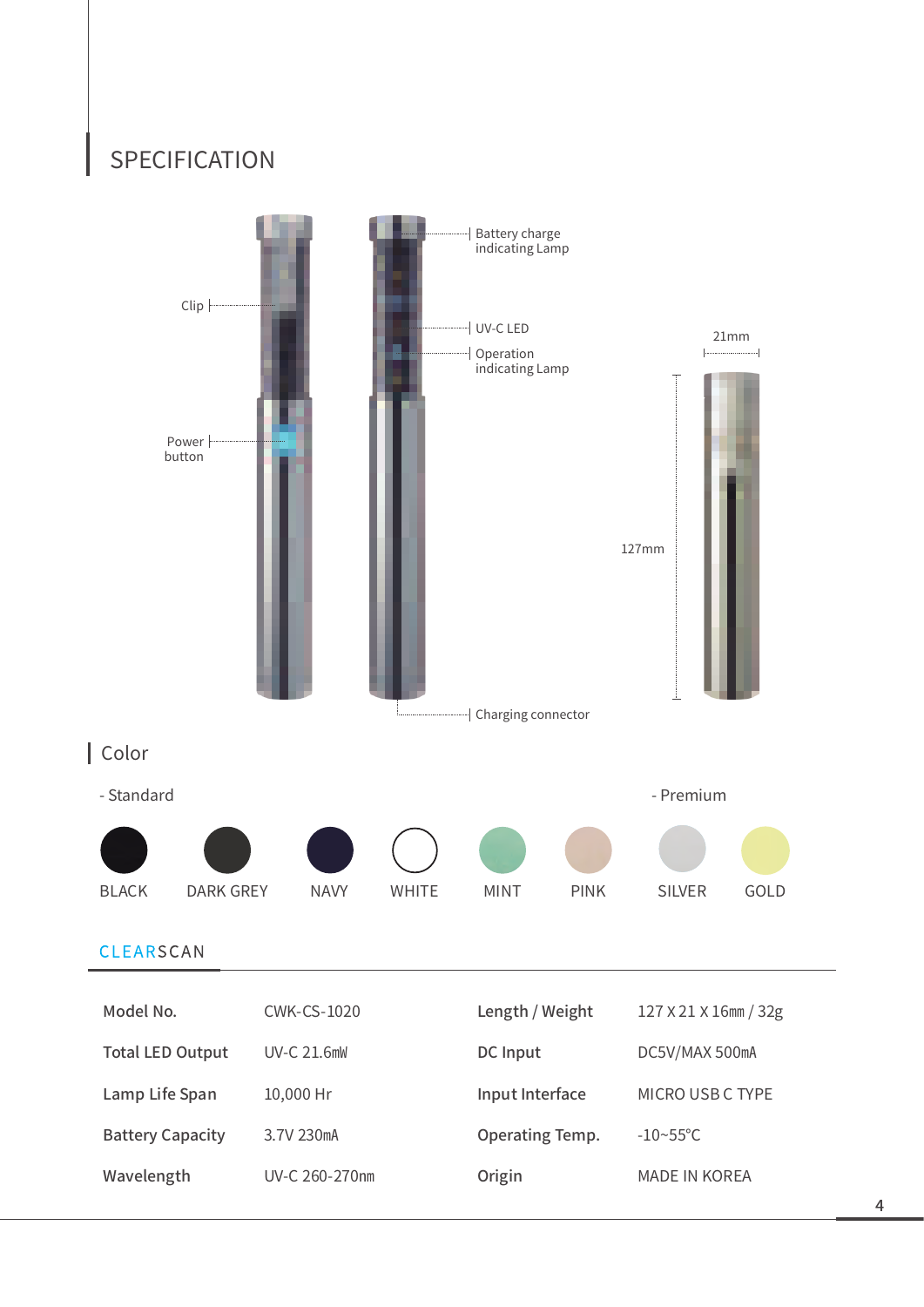#### **OPERATION**



1 | Push the clip of ClearScan upwards with enough force to pull out the inner body until a click sound is heard and the power button is seen.



 $2$  | Press the On/Off button for 1 second to turn on the device. Single operation will last for 20 seconds and will shut down itself immediately after.



3 | Position the lamp within 3cm from the desired object to be sanitized. Turn on the device to start sanitizing. (Be wary of UV-C exposure.)



 $4 \mid$  Press the button once again, to turn off the device at any moment during the operation.

#### SAFETY GYRO FUNCTION



In order to protect the user's eyes, ClearScan has a built in Gyro sensor function where if the device were to rotate over 90 degrees, it will shut itself down.

To use the device without activating the Gyro sensor, simply hold the power button when rotating more than 90 degrees.

#### **PRECAUTIONS**

- (1) Do not expose body parts directly to UV-C light.
- (2) Do not look directly into the lamp light.
- (3) Keep away from children.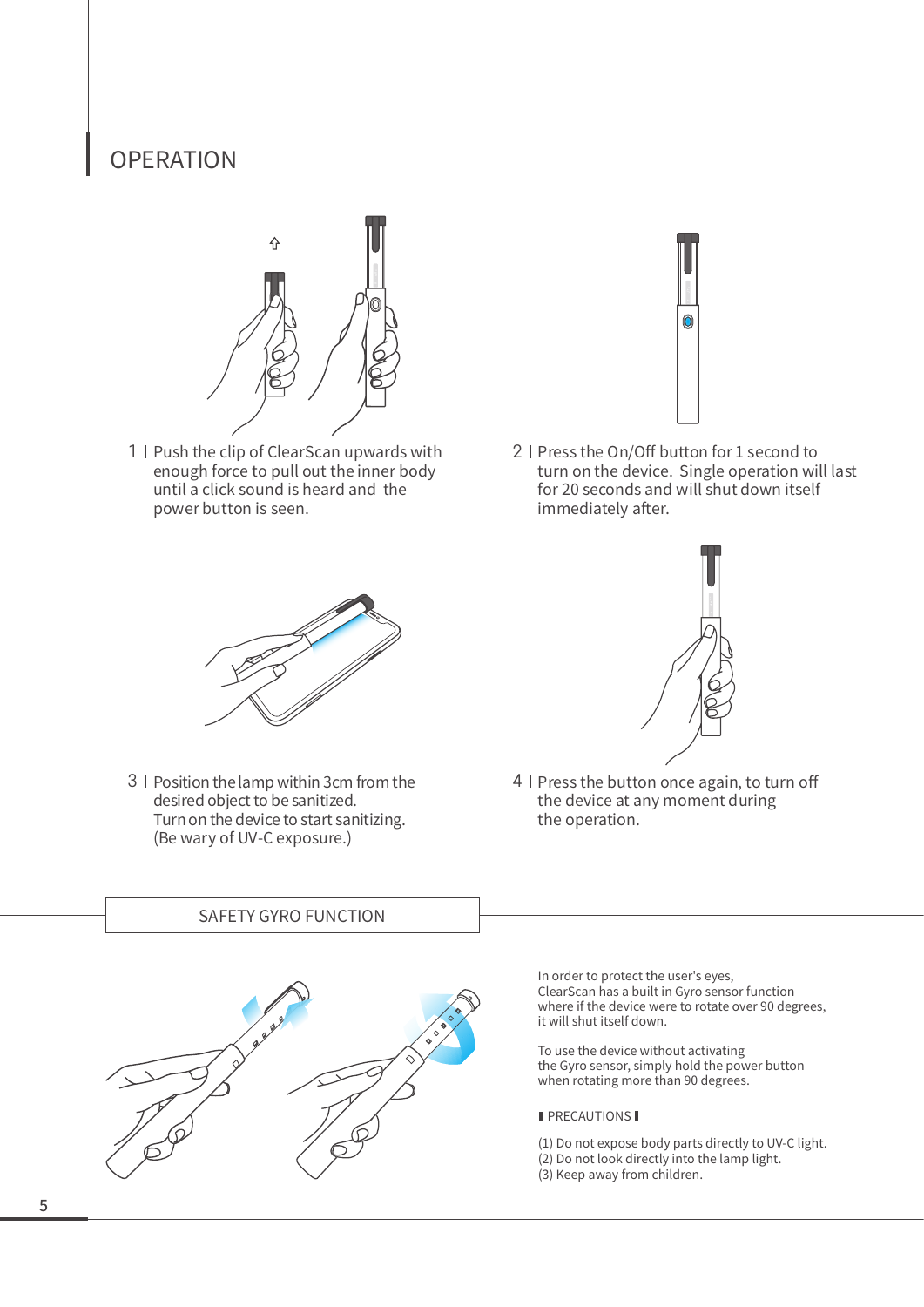#### **CERTIFICATE**









CE FCC



EMSL **EMSL EMSL COVID-19 TEST REPORT**